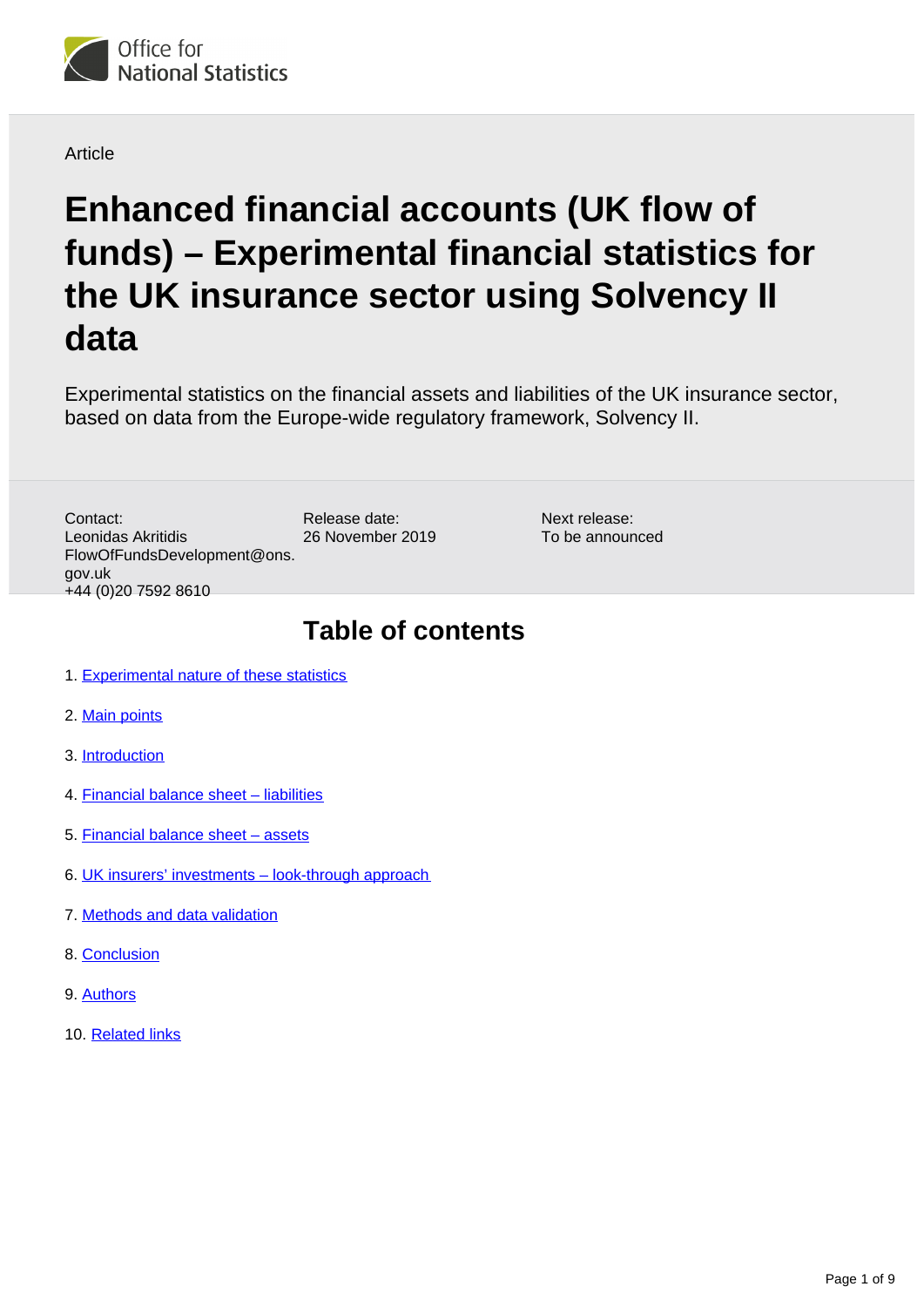## <span id="page-1-0"></span>**1 . Experimental nature of these statistics**

### **Important Things to Note About These Statistics**

It is important to emphasise these are experimental statistics which have been produced in isolation of the normal national accounts production and quality assurance process. There are a number of caveats that users of the data should consider.

The data are not consistent with currently published UK financial account statistics, such as the UK Economic Accounts or the Quarterly or Annual National Accounts, for example, and should not be used in place of the regularly published national statistics. The data has been produced outside of current processing of the national accounts and the data will be revised prior to inclusion in any future annual national accounts. We will continue to evaluate and quality assure these experimental statistics and other new data with the aim of incorporating them into the UK National Accounts over the coming years. These experimental estimates may be subject to change as we develop, quality assure and integrate these data.

# <span id="page-1-1"></span>**2 . Main points**

- Solvency II data have been used to compile financial accounts for the UK insurance sector for the period 2016 onwards; these were compiled as experimental flow of funds statistics.
- The stocks of financial liabilities increased by 2% from £1,843 billion at the end of 2016 to £1,879 billion <sup>1</sup> at the end of 2017; life technical reserves and pension entitlements represented 48% and 27% of total 2017 liabilities, respectively.
- UK insurers' largest 2017 investments were investment fund shares/units (£605 billion) and debt securities assets (£519 billion).
- UK insurers' exposure to the rest of the world sector accounted for 29% of their investments  $2$  at the end of 2017.
- The investment fund shares/units were largely composed of non-UK listed shares and corporate bonds, and UK government securities.

#### **Notes for: Main points**

- 1. The UK insurance sector liabilities presented in this article were sourced from Solvency II and as such do not include claims of pension funds on pension managers that are imputed in line with national accounts methods.
- 2. Derivatives and other financial assets were not considered as investments.

## <span id="page-1-2"></span>**3 . Introduction**

The Office for National Statistics (ONS), in cooperation with the Bank of England, has concluded that data collected under [Solvency II](https://eiopa.europa.eu/regulation-supervision/insurance/solvency-ii) (SII), the Europe-wide insurance regulatory framework<sup>1</sup>, are suitable for UK national accounts compilation.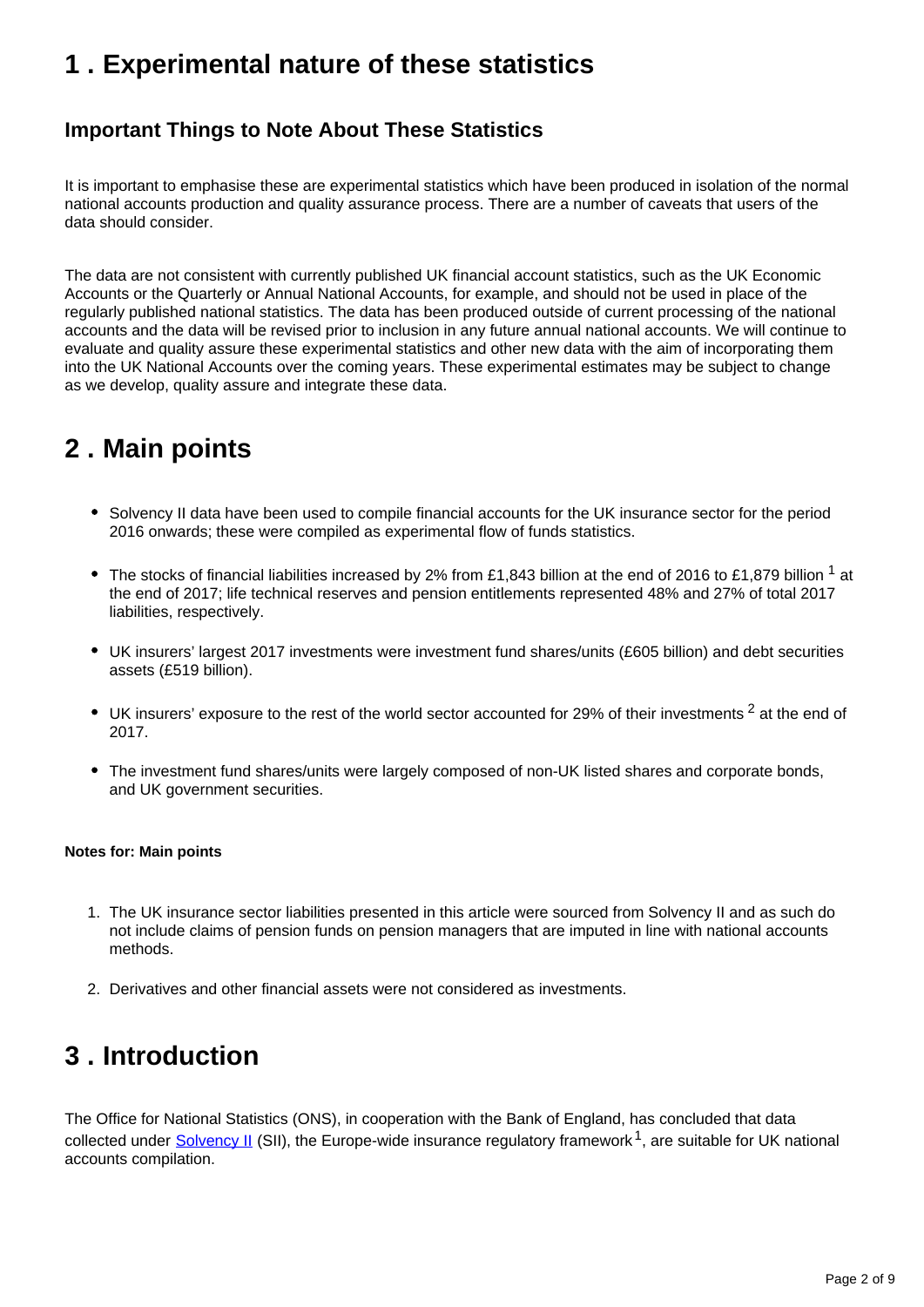Last year, we published [experimental financial statistics](https://www.ons.gov.uk/economy/nationalaccounts/uksectoraccounts/articles/experimentalfinancialstatisticsforinsuranceusingsolvencyiiregulatorydataenhancedfinancialaccountsukflowoffunds/2018-04-30) for the UK insurance sector based on quarterly SII data. We do not publish any data that can be directly compared with the experimental SII-based statistics. As explained in last year's publication, the UK insurance sector is not currently separately identified in the national accounts. However, it was possible to re-work financial aggregates from SII and from ONS insurance surveys to bring them both onto a more comparable basis. Results of the comparison were very promising, despite coverage differences . 2

This year, in recognition of the demand for improved financial statistics  $3$  following the last financial crisis, these statistics were expanded to include more detailed information on counterparts<sup>4</sup>. Using this detailed information, it was possible to compile experimental flow of funds statistics for the insurance sector. This article is part of the [experimental enhanced financial accounts publication](https://www.ons.gov.uk/releases/econonicstatisticsprogrammeenhancedfinancialaccountsukflowoffunds2019experimentalstatisticsmatrix).

#### **Notes for: Introduction**

- 1. Solvency II is a European Union Directive (2009/138/EC) that harmonises the insurance sector in the EU. SII sets out prudential and supervisory requirements for almost all insurance and reinsurance companies with head offices in the EU. It was implemented in January 2016, representing the largest change to insurance regulation in the EU for over 30 years. In the UK, the Prudential Regularly Authority was responsible for its implementation. It should be noted that since the SII implementation in 2016, the data quality of various statistics improved over time.
- 2. Lloyds of London syndicates are included in SII, but are not covered by ONS insurance surveys.
- 3. Bean C., "Independent review of UK economic statistics: Final report", March 2016.
- 4. FSB, "The Financial Crisis and Information Gaps, G20 DGI-2", Fourth Progress Report, October 2019.

## <span id="page-2-0"></span>**4 . Financial balance sheet – liabilities**

These experimental statistics suggest stocks of UK insurance sector liabilities were £1,879 billion  $1$  at the end of 2017, technical reserves accounting for over 82% of this figure (Figure 1). Within this, the largest sub-categories were life technical reserves (£892 billion) and pension entitlements (£504 billion).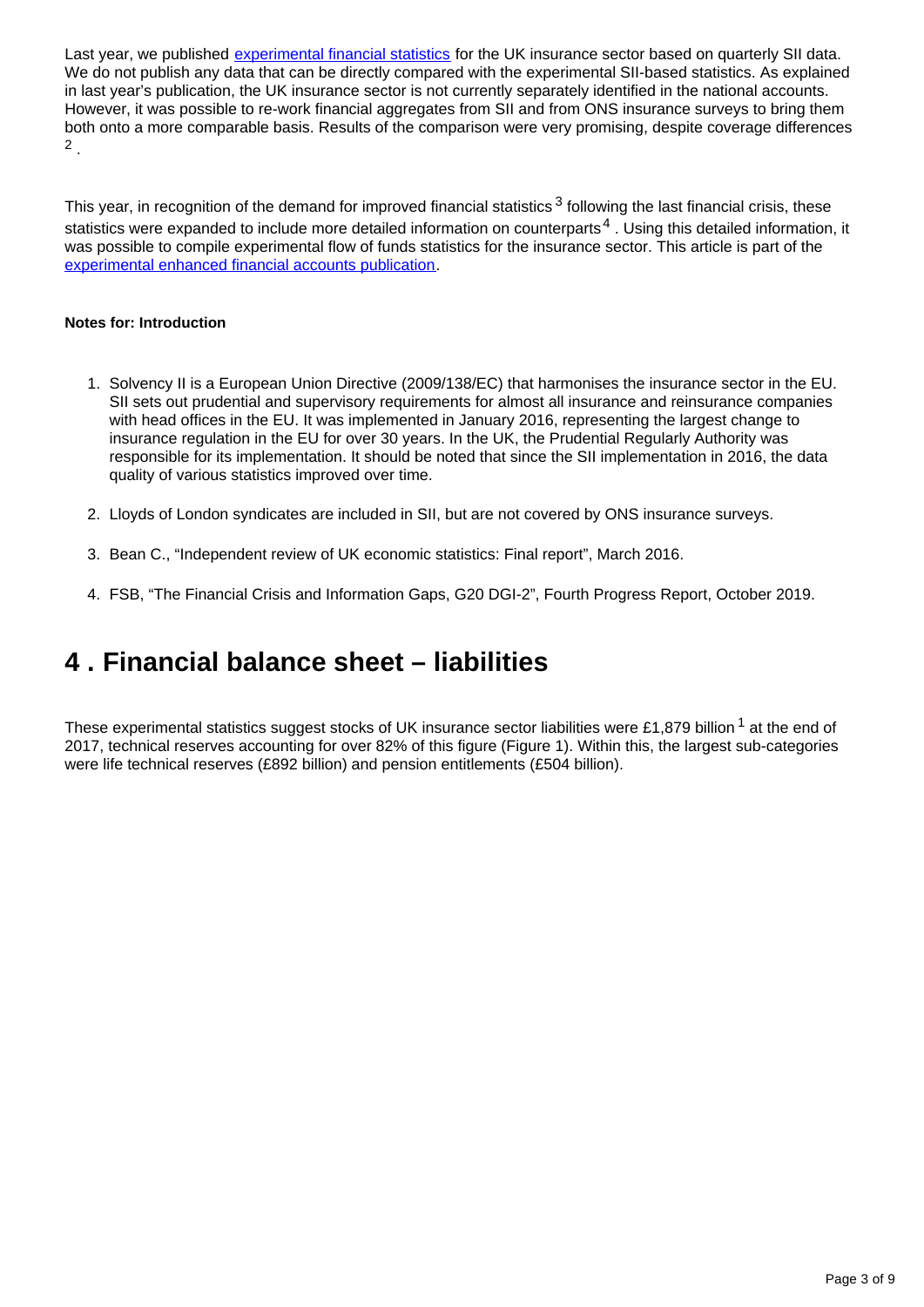### Figure 1: Liabilities of UK insurers, 2017



**Source: Office for National Statistics, Bank of England, Prudential Regulation Authority**

#### **Notes for: Financial balance sheet – liabilities**

1. The UK insurance sector liabilities presented in this article were sourced from SII and thus do not include claims of pensions funds on pensions managers that are imputed in line with national accounts methods.

### <span id="page-3-0"></span>**5 . Financial balance sheet – assets**

These experimental statistics suggest UK insurers used their technical reserves to invest in a range of different assets (Figure 2).

Investment fund shares/units accounted for 35% of total assets (£605 billion) and were issued by the following sectors:

- UK investment funds issued £324 billion
- non-resident issuers issued £76 billion
- unknown issuers account for £205 billion<sup>1</sup>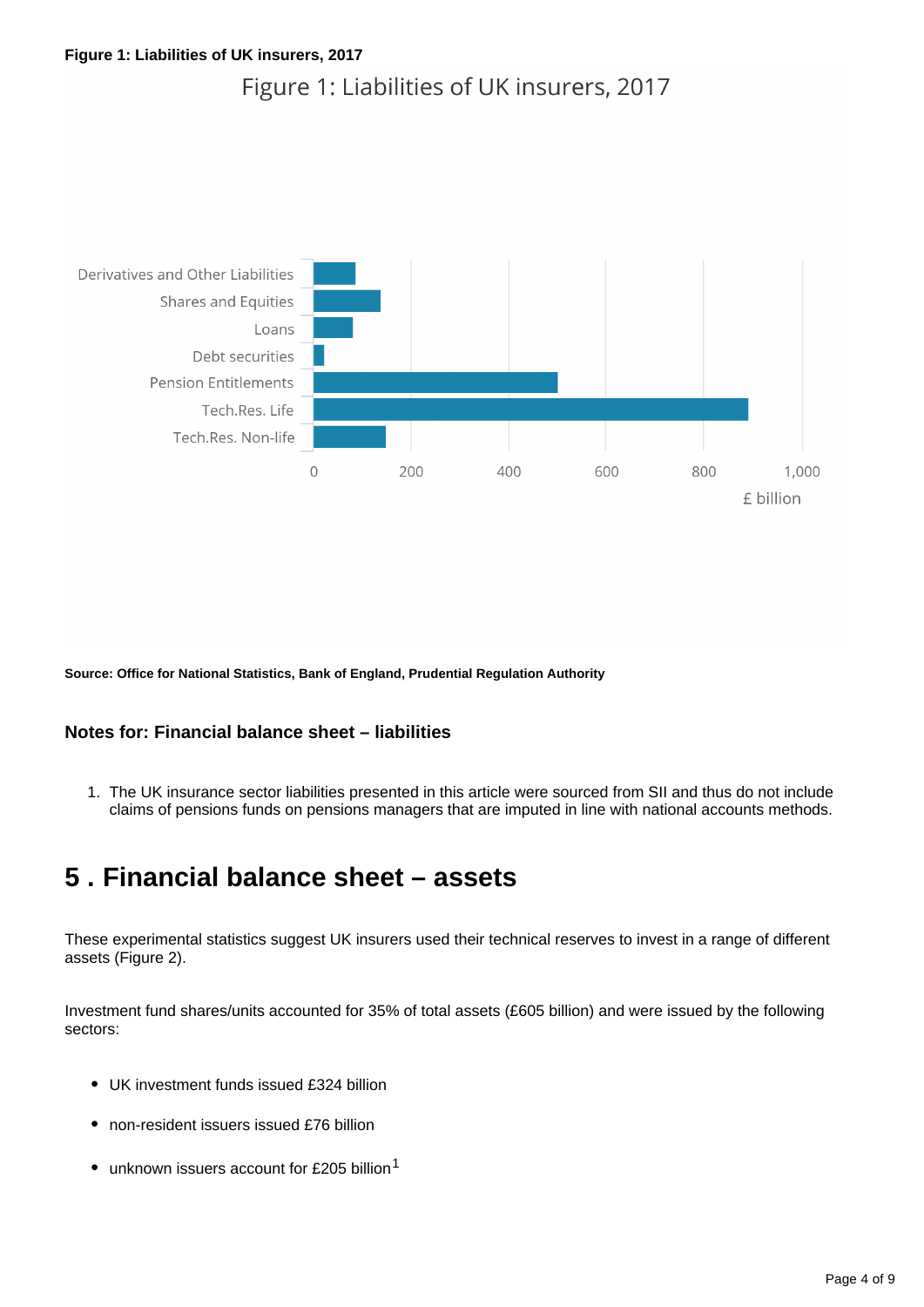Debt securities represented 30% of total assets (£519 billion) and were issued by the following sectors:

- non-resident issuers £231 billion
- UK government £138 billion
- UK non-financial corporations £66 billion
- UK financial corporations £66 billion
- unknown issuers £18 billion

Listed and unlisted shares together with other equity represented 13% of total assets (£219 billion) and were mainly issued by the following sectors:

- non-resident issuers £106 billion
- UK non-financial corporations £62 billion
- UK financial corporations £32 billion
- $\bullet$  unknown issuers £17 billion

Other financial assets included:

- technical reserves relating to reinsurance contracts (£147 billion); these relate to insurance ceded in almost equal proportions to UK and non-UK insurers
- loans (£131 billion); 43% of these were made to other insurers mainly in the form of deposits to cedants that relate to inter-insurer lending on reinsurance accepted
- derivatives (£53 billion) that largely consist of swap contracts used to hedge against transaction risks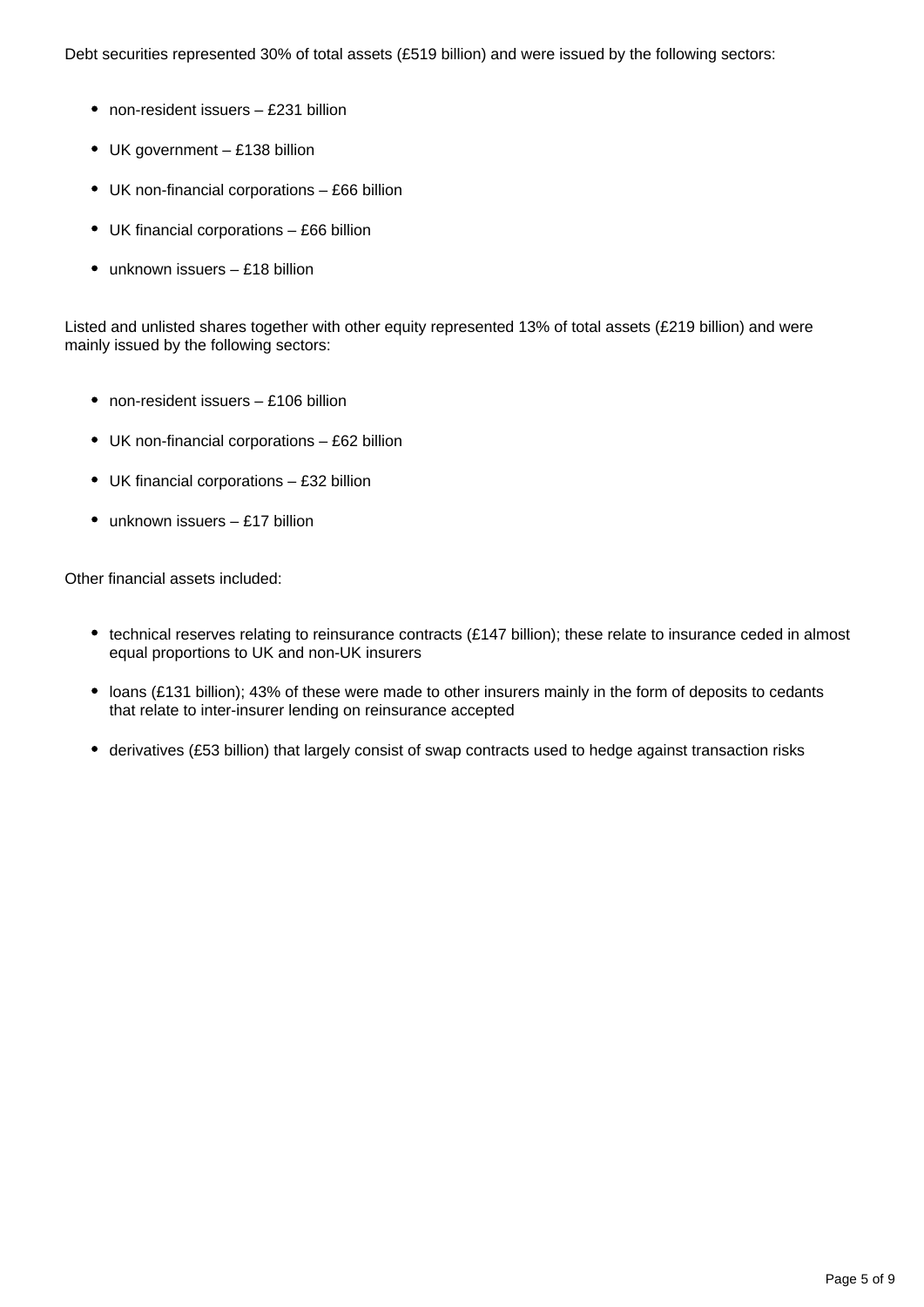

#### **Figure 2: Financial assets of UK insurers by type and by issuing sector at the end of 2017**

**Source: Office for National Statistics, Bank of England, Prudential Regulation Authority**

#### **Notes for: Financial balance sheet – assets**

1. SII data show that significant amounts of investment fund shares/units held by insurance companies are sold by fund managers. SII guidance allows this where the issuers of the investment fund shares/units are "unknown". In addition, amounts of investment fund shares/units issued by investment entities of insurers were also classified as "unknown". Further work is envisaged to improve the allocation to the corresponding issuers.

### <span id="page-5-0"></span>**6 . UK insurers' investments – look-through approach**

Solvency II (SII) data allow us to look-through collective investment undertakings to the underlying investments in financial and non-financial assets. This approach is beyond the scope of the national accounts and the enhanced financial accounts, but it may improve our understanding of the risk exposure of the UK insurers' investments.

As previously noted, UK insurers invested £605 billion in investment fund shares/units (Figure 2). Figure 3 provides details of assets<sup>1</sup> underlying these investment fund shares/units:

- listed shares represented 50% (£276 billion) of assets held by these investment funds, of which £165 billion were issued overseas
- corporate bonds accounted for 21% (£114 billion), of which £79 billion were issued overseas  $\bullet$
- government securities accounted for 10% (£55 billion), of which more than half were issued overseas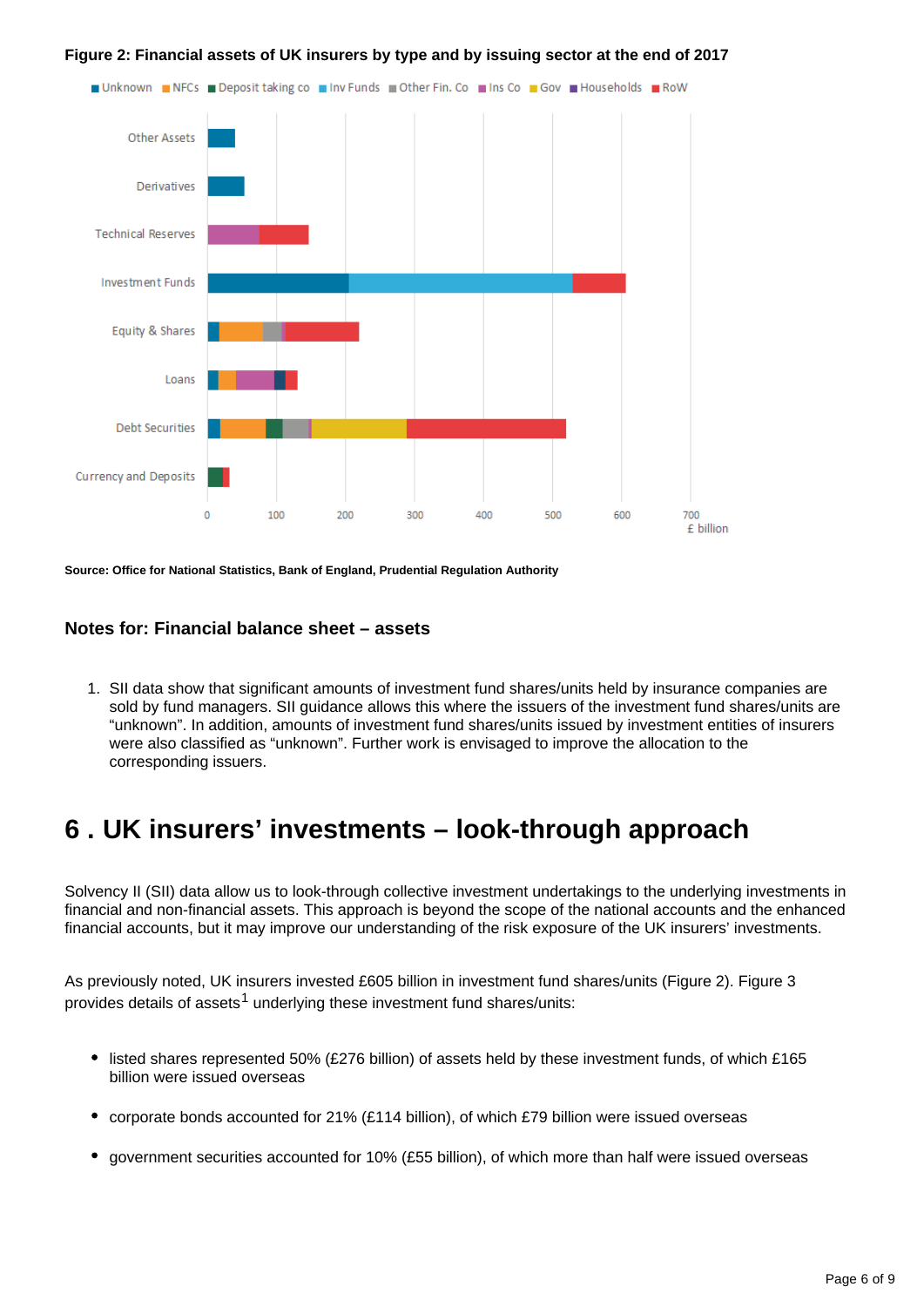#### **Figure 3: Look-through approach to underlying investments within investment fund shares/units at the end of 2017**



**Source: Office for National Statistics, Bank of England, Prudential Regulation Authority**

#### **Notes for: UK insurers' investments – look-through approach**

1. In 2017, the data collected using the look through approach covered 91% of all investment fund shares /units in which UK insurers invested.

### <span id="page-6-0"></span>**7 . Methods and data validation**

To compile financial accounts statistics for the insurance corporations sector, the Office for National Statistics (ONS) carefully analysed and selected Solvency II (SII) reporting insurers that could be classified into the UK insurance sector. Data from around 10 insurers that act mainly as pension fund managers were excluded from the experimental statistics in line with national accounts requirements under the European System of Accounts [\(ESA\) 2010](https://ec.europa.eu/eurostat/web/esa-2010).

Detailed bridge tables were developed to map SII data to ESA 2010 and a summary of these tables is provided in this section.

### **Technical reserves liabilities and counterparts**

The SII definition is broadly consistent with ESA 2010, however, the following changes were applied: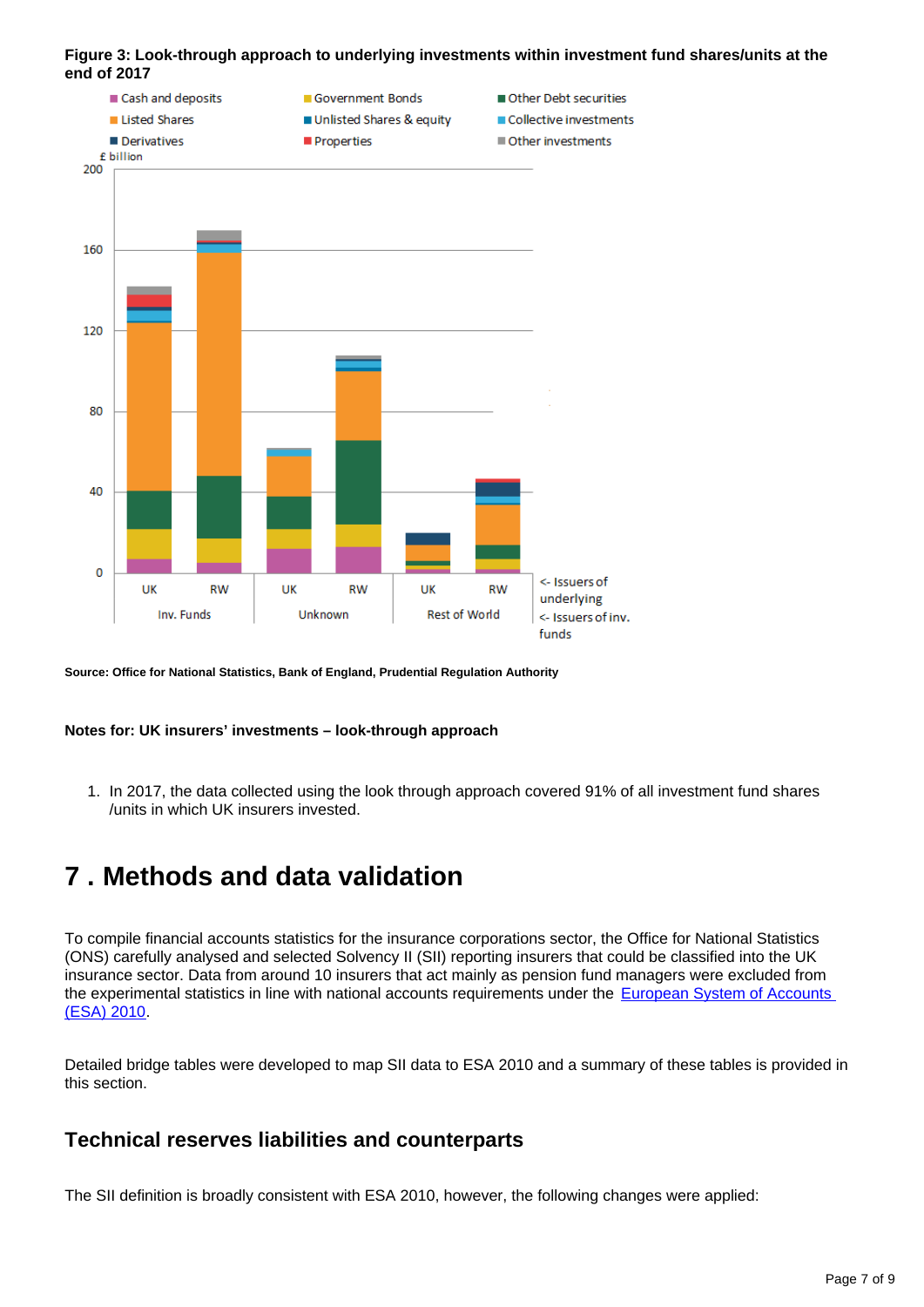| Type of technical reserves                        |       | ESA code Changes to SII to align with ESA 2010 definitions                                                                                                                                                                                       |
|---------------------------------------------------|-------|--------------------------------------------------------------------------------------------------------------------------------------------------------------------------------------------------------------------------------------------------|
| Non-life                                          | AF.61 | In line with ESA 2010, a small amount of term<br>insurance was reclassified from long-term<br>insurance (see following text)                                                                                                                     |
| Life                                              | AF.62 | Long-term technical reserves were split into<br>AF.62 and AF.63 using detailed firm-level<br>data on policy types from the annual SII<br>template. Term insurance (including<br>protection and heath policies) was<br>reclassified into non-life |
| Pension entitlements                              | AF.63 |                                                                                                                                                                                                                                                  |
| Claims of pension funds on pension managers AF.64 |       | Compiled by the ONS Pension Team                                                                                                                                                                                                                 |

Insurers' liabilities were mapped separately to the policyholders (counterparts) of technical reserves related to reinsurance, direct life and non-life insurance. The policyholders of direct non-life technical reserves were mapped based on the breakdown by type of insurance policy, for example, health, income protection, motor and aviation.

#### **Assets and counterparts**

SII provides detailed information on assets by type – for example, debt securities, shares, equities and investment funds. These are collected in a quarterly open template in which insurers give details of all their asset holdings by currency, classified according to the Complementary Identification Code – CIC  $^1$ . For each security holding, counterpart information is provided including issuer's country and industrial allocation<sup>2</sup>.

We have developed a mapping between CIC and ESA 2010 financial instrument codes as well as a mapping of the issuers' industrial classification to ESA 2010 institutional sectors.

The following tools and processes were used for data validation:

- a reference database of entities and their sectoral allocation was developed for monetary financial institutions (MFIs), special purpose entities (SPEs), insurance companies, public non-financial companies and selected governmental bodies; this was done using lists of UK entities regulated by the Prudential Regulation Authority (PRA) and Financial Conduct Authority (FCA) together with information from commercial data providers and the [ONS Business Register \(IDBR\)](https://www.ons.gov.uk/aboutus/whatwedo/paidservices/interdepartmentalbusinessregisteridbr)
- loans to deposit-taking corporations were reclassified to transferable deposits
- investment funds listed on stock exchanges were reclassified into non-money market investment fund shares
- currency denomination and international securities identification number (ISIN) codes were used to determine country of residency where not provided
- allocations of SII counterparts were replaced by more reliable source data for the following instruments:
- **·** listed shares using commercial data (Refinitiv<sup>3</sup>, CREST, Equiniti)
- money market fund shares could not be reconciled with information available from the UK Investment Management Association, thus it was decided to classify all counterparts to the unknown